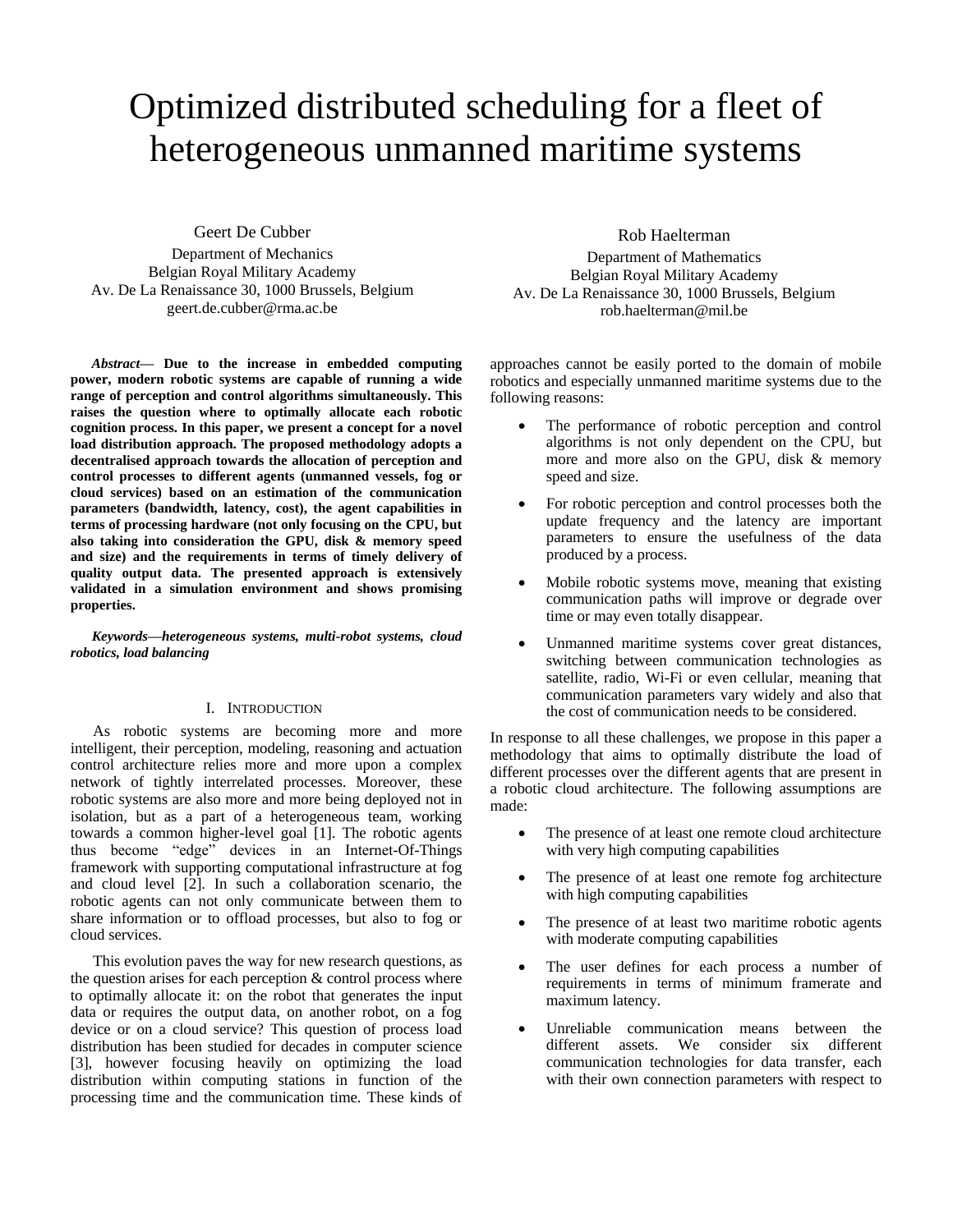bandwidth, latency, connection distance, quality of service, etc.:

- 1. Satellite communication
- 2. Radio telecommunication
- 3. Mobile broadband (cellular)
- 4. Wi-Fi
- 5. Ethernet
- 6. Fiber-optic communication

The methodology proposed in this paper is based on a local optimization process where each agent communicates to the agents it is connected with in the network (which is a subset of all the agents) in order to find the best distribution of processes. As the agents only transfer data on a local level and no loadbalancing data is transferred across multiple hops, the result is 'only' a local optimization of the process load, which may (very likely) still be sub-optimal in a global sense. With this regard, the presented approach differs from global load balancing techniques [4] that distribute the processing charges across a whole network, based upon an exact knowledge of all properties of all agents in the network. While capable of providing a more optimal solution, such a global approach towards load balancing is not convenient for the case studied in this research paper, being a fleet of heterogeneous unmanned systems. Indeed, as the unmanned systems are not all directly interconnected, it would require a considerable amount of networking overhead to share the information about all the agents with each other in some sort of central database, as performed by [5]. Moreover, in maritime operations one needs to consider that agents can get totally disconnected from the network for some time, which means that critical processes must be executed locally in any case and that on other occasions, when limited communication is possible, it will likely not be possible to connect to such a central database server. For these reasons, it was decided to develop the load balancing mechanism as presented in this paper as a decentralized approach, running independently on each agent in the network and only relying on existing agent-to-agent communication.

Compared to other decentralized multi-agent collaboration frameworks [6], the presented approach differs in terms of objectives. Whereas classical decentralized multi-agent collaboration frameworks generally aim to optimize the successful completion of some higher or lower-level task (while generally ignoring how these tasks are decomposed into processes that need to run on the different agents), the presented approach aims to optimize the successful 'outcome' of each process (providing quality data on time with minimal strain on computing infrastructure), while it ignores the higher or lower-level tasks these processes belong to. As a result, it is perfectly possible to combine the approach presented in this paper with a classical decentralized multi-agent collaboration framework in order to combine both optimization objectives simultaneously.

## II. METHODOLOGY

## *A. Overview of the approach*

The global strategy of the presented load balancing methodology is summarized by the pseudo-code of Algorithm 1.

The main idea is to interrogate each of the connected agents (other systems of the maritime fleet where the agent in subject is in contact with) whether they have computing resources available that would be better suited to offload one or more processes to. Performing such an interrogation and a transfer of processes is a procedure that consumes valuable computing resources and communication bandwidth by itself. Therefore, a primordial check is made whether it is at all necessary to apply any changes.

The presented algorithm seeks to optimize 9 different parameters simultaneously for each agent in the network:

- The relative load on the incoming communication channel, expressed as the current bandwidth usage compared to the maximum bandwidth capacity of the incoming communication channel. [%]
- The relative load on the outgoing communication channel, expressed as the current bandwidth usage compared to the maximum bandwidth capacity of the outgoing communication channel. [%]
- The framerate, expressed as the current framerate of the process compared to the required minimal framerate, as defined by the user. [%]
- The latency expressed as the current latency (in seconds) of the process compared to the required maximal latency, as defined by the user. [%]
- The communication cost in euro or dollar.
- The relative load on the Central Processing Unit (CPU), expressed as the current CPU usage compared to the total CPU capacity. [%]
- The relative load on the Graphics Processing Unit (GPU), expressed as the current GPU usage compared to the total GPU capacity. [%]
- The relative disk usage, expressed as the current disk usage compared to the total disk capacity. [%]
- The relative memory usage, expressed as the current RAM memory usage compared to the total RAM memory capacity. [%]

Note that all of the above-mentioned parameters need to be minimized, except for the framerate, that needs to be maximized.

In the following paragraphs, we will further discuss how these parameters are calculated and how they fit into the framework of Algorithm 1.

The research presented in this paper has been funded by the Belgian Royal High Institute for Defence (RHID) under contract number DAP19/08.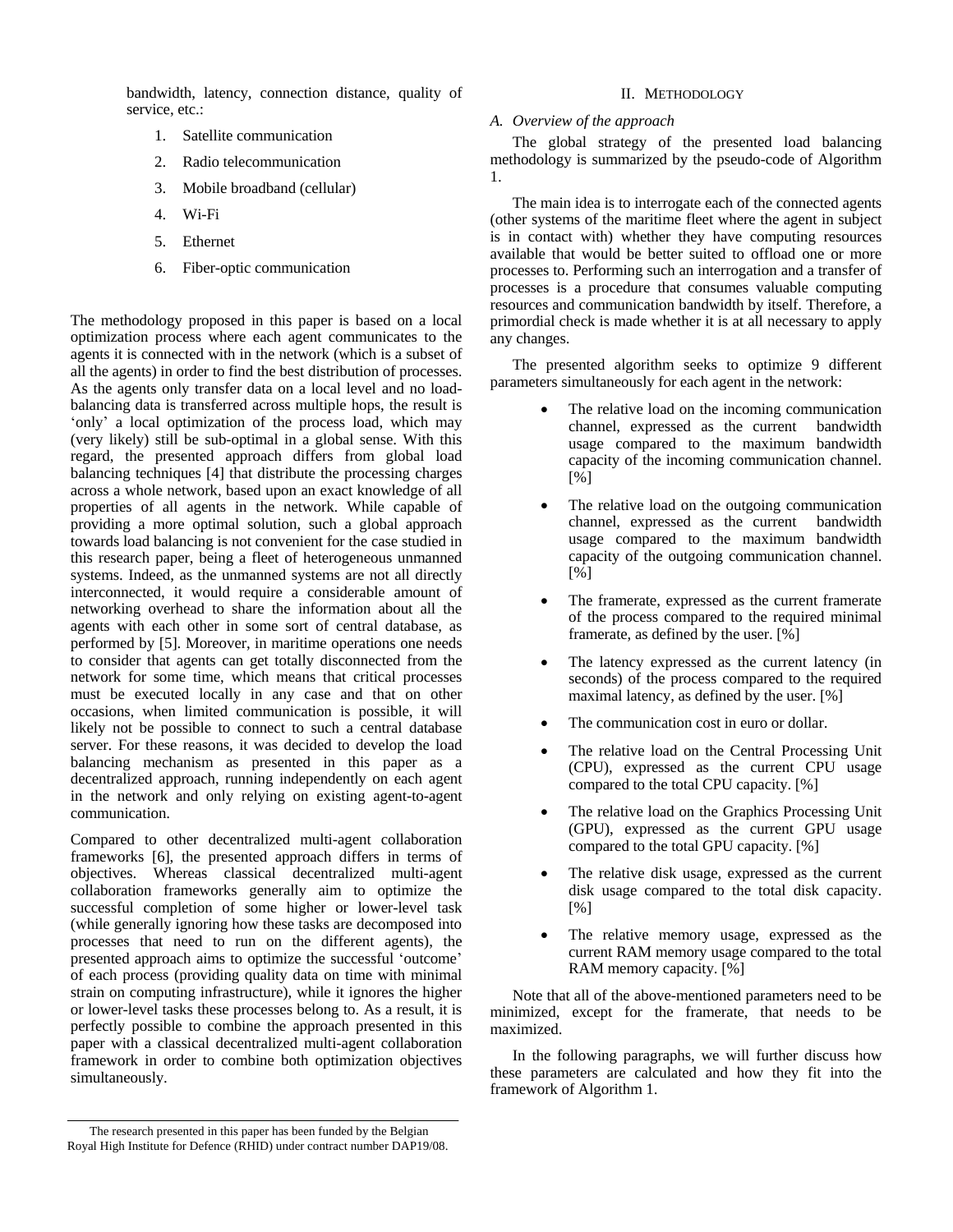```
01 FOR each Agent
02 IF CheckProblems(Agent) = TRUE
03 FOR each Process
04 FOR each ConnectedAgent
05 L_Comm = Calculate Relative Load On Communication
06 L FPS = 1 / Calculate Projected Framerate
07 LLAT = Calculate Projected Latency
LCost = Calculate Projected Communication Cost
09 L CPU = Calculate Projected Relative Load On CPU
10 L GPU = Calculate Projected Relative Load On GPU
11 L DISK = Calculate Projected Relative Load On Disk
12 L RAM = Calculate Projected Relative Load On RAM
13 STORE ConnectedAgent with lowest L Comm, L FPS, L LAT,
                           L Cost, L CPU, L GPU, L DISK, L RAM
14 ENDFOR
15 TRANSFER Process to optimal ConnectedAgent
16 ENDFOR
17 ENDIF
18 ENDFOR
                  Algorithm 1. Pseudo-code for the multi-agent load-balancing algorithm
```
# *B. Detailed discussion*

## **Lines 01-02:**

For each agent in the fleet, a check is made whether there are any problems that would necessitate a transfer of a process running on that agent. Identified problems can be:

- The combined processes running on the agent demand more bandwidth from the incoming or outgoing communication channel than is available.
- The combined processes running on the agent demand more CPU, GPU, disk or memory capacity than available on the agent.
- The required minimal framerate, as defined by the user, is not reached. This can be for example due to a slow CPU that cannot process the data in realtime.
- The required maximal latency, as defined by the user, is not reached. This can be for example due to a slow CPU that cannot process the data in realtime, but also due to a communication channel that is too slow.

## **Lines 3-4:**

For each process  $p_i$  running on the agent, check whether it is possible and interesting to transfer that process to one of the other systems  $a_j$  the agent is connected to.

For evaluating this, we calculate one by one the 9 optimization parameters defined above for a virtual situation where  $p_i$  is running on  $a_j$ . This calculation is performed in lines 5-12.

# **Line 5:**

The relative load on the communication channels is calculated (both incoming and outgoing) by comparing the used bandwidth of the communication channel to the maximum bandwidth of that channel. Two problems need to be solved for enabling this calculation: the best communication channel needs to be chosen and the new bandwidth of this communication channel needs to be estimated.

The algorithm does this by evaluating for each of the 6 communication methodologies their availability (e.g. wired communications will not work between mobile agents, WiFi or cellular will likely not work well far at sea) and choosing the communication technology with the highest available bandwidth. As it concerns a virtual situation (process  $p_i$  is not yet actually running on *aj*), these communication parameters need to be estimated using a model. In order to do this, we use:

- For satellite communications, a constant service model
- For radio communications (both generic radio and WiFi), the two-ray propagation model [7]. This model is known to be well-suited for maritime applications.
- For mobile broadband communications, we use the same two-ray propagation model, but then not between agents, but between the agent and the cell tower.
- For ethernet and fiber-optic communication, we use the standard wired communication models [8].

This calculation is made once for the incoming and once for the outgoing communication channel and the respective loads on the communication channels are summed to provide a final 'cost' for the transfer with respect to communication.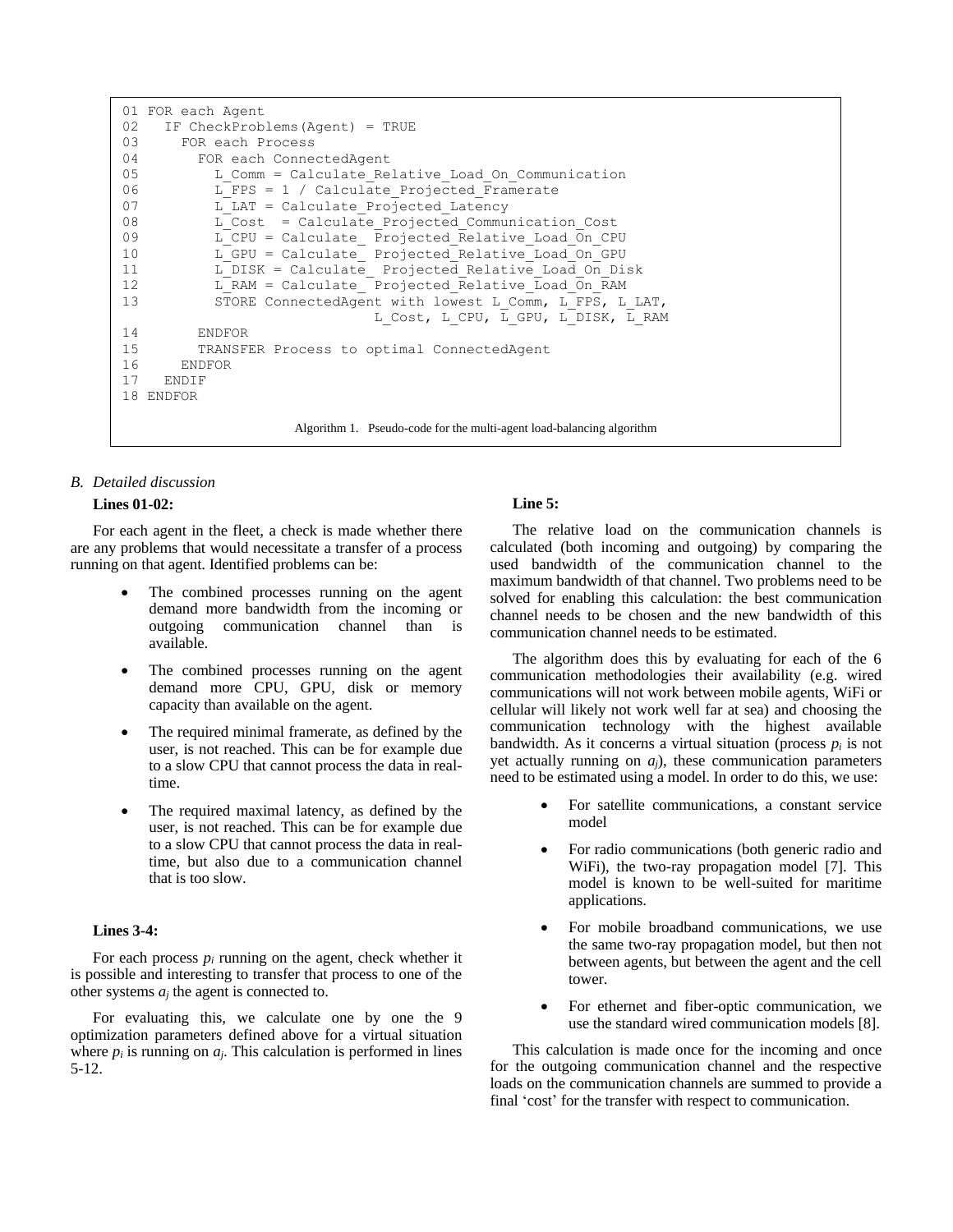## **Line 06:**

The projected framerate of process  $p_i$  running on agent  $a_i$  is estimated, based upon - the computational load of process  $p_i$ on the current agent and the relative performance between the compute capabilities of the current agent and agent  $a_i$ , as indicated in [9]. The transfer cost with respect to the framerate is then defined as the inverse of the estimated framerate divided by the minimum requested framerate. Taking the inverse is applied in order to come to a cost function to be minimized, whereas the framerate needs to be maximized.

#### **Line 07:**

The projected latency of process  $p_i$  running on agent  $a_j$  is estimated based upon:

- the estimation of the latency due to the delayed arrival of the data on the incoming communication channel (see line 05)
- the estimation of the latency due to the processing time taken to process the data, which is the inverse of the framerate (see line 06)
- the estimation of the latency due to the delayed transfer of the data on the outgoing communication channel (see line 05)

#### **Line 08:**

The projected communication cost is estimated using a fixed price per Megabyte accorded to each of the 6 communication channels. This may not always be a perfect representation, due to subscription plans that are somewhat bandwidth-independent, but in most usage scenarios, it provides a 'good enough' means for estimating the communication costs. The communication bandwidth is estimated as explained in line 05.

#### **Line 09:**

The projected relative load on the CPU is estimated by adding the relative CPU load of the process  $p_i$  to agent  $a_i$  and dividing this by the CPU capabilities of agent *aj*. Obviously, this approach is only correct in a single-core and nonhyperthreading scenario. Modern multi-threaded CPU's do scale differently, but the differences are not so big that they make the use of this model impossible for estimating the CPU load of processes in the context of this load-balancing approach.

# **Line 10-12:**

A similar approach to the CPU (line 09) is followed for the GPU load and the load on the disk and the RAM memory. Whereas this works quite well for the disk and RAM memory (which follow a linear model of filling up), this doesn't really hold true anymore for the GPU. Indeed, due to the highly parallelized architecture, GPU's scale very non-linearly under load. As it is very difficult to model this behavior [10], we have not developed this any further and have applied the same linear model, but we will see in the results section that this has some repercussions.

#### **Line 13:**

The connected agent with the lowest total cost is selected. As we are dealing here with a multi-objective optimization process, ideally an intelligent multiple criteria decision making algorithm should be adopted to come to an optimal solution. However, this is not the focus of this research paper. With this paper, we just want to show a proof-of-concept for the load balancing approach for a fleet of heterogeneous unmanned maritime systems. Therefore, we just adopted linear scalarization with unitary weights to select the agent with the lowest cost.

This is a rather simplistic (and presumably not the best) approach, but with this approach we wanted to test the applicability of the presented load-balancing technique, with the prospect of improving the optimization algorithm later on.

#### **Line 15:**

Finally, the transfer of the chosen process to the identified optimal agent is executed. This procedure involves not only the launch of the process on the remote agent, but also the termination of the process on the current agent and the setup of new connections between agents.

#### III. VALIDATION

#### *A. Validation methodology*

In order to validate the presented methodology, we have chosen to develop a simulation tool. This tool allows for the simulation of multiple interconnected cloud, fog and edge agents with a range of processes running on them.

In order to evaluate how the approach scales with the number of agents involved, we present two different validation tests: one with a relatively low number of agents and one with a relatively high number of agents.

For each of the experiments, a number of agents was released inside an area of 1000 x 1000 km. At each iteration, the mobile agents move, using a randomized motion pattern. This movement obviously also influences the communication parameters between the agents, which are distance-dependent.

At every few iterations (a random number), a new process is spawned, with random values and requirements with respect to each of the 9 above-mentioned parameters. As such, the load on the network gradually increases over time. For this paper, we consider simulations with 1000 iterations.

As there are quite some random parameters (all following a uniform distribution) in the simulation process in order to test all kinds of eventualities, it is required to perform a large amount of iterations to acquire consistent data about the load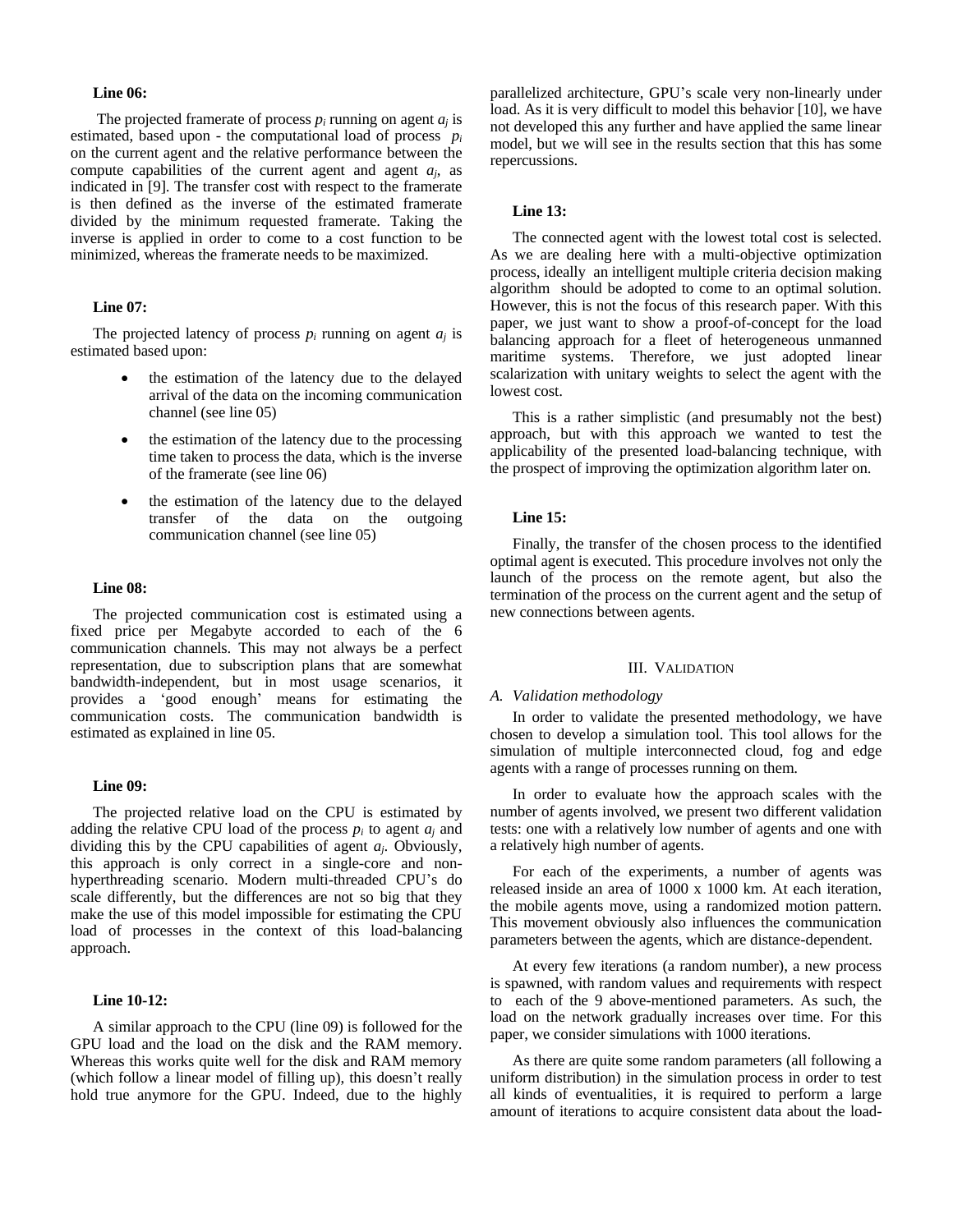balancing performance. Therefore, the simulations are repeated typically 100 times.

In order to assess the performance of the presented loadbalancing technique, a comparison is made to a standard situation, where this technique is not used.

#### *B. Results for a low number of agents*

Here we present results as they were obtained with the presented load-balancing technique for

- 1 cloud agent (a powerful on-shore cloud infrastructure),
- 2 fog agents (typically 2 motherships with important computing infrastructure)
- 4 edge agents (unmanned vessels acting as sensor platforms with important needs in terms of computing power, but with limited on-board computing power)

On all the figures, the blue line represents the result of the presented load-balancing technique, whereas the red line represents the result of the standard situation for benchmarking.

Note that all the figures represent results as relative (unitless) data, following the definition of the optimization parameters given above. Therefore, the Y-axis has been left blank for reasons of clarity of the figures.

The results that are displayed here below show averaged results over 100 simulations and over all agents in the simulation.

Fig. 1 shows the relative bandwidth usage both for the proposed and the baseline approach. As can be noticed, the proposed algorithm clearly succeeds in limiting the overall bandwidth usage considerably, notwithstanding the ever increasing number of processes. Over a few iterations, the bandwidth usage of the proposed approach is actually higher than with the baseline approach. This is due to the algorithmic communication overhead required for exchanging the data.



Fig. 1. Relative bandwidth usage for small number of agents (blue: proposed approach; red: baseline aproach)

Fig. 2 shows the relative latency compared to the user requirements both for the proposed and the baseline approach, whereas fig. 3 shows the evolution of the framerate across the iterations.

From Fig. 2, it can be noted that the presented approach obtains in a consistant manner a significantly lower latency, which is really important in real-time applications.

Fig. 3 shows that the proposed algorthm generally succeeds in achieving higher framerates than the baseline approach. The spikes in the red baseline curve on Fig. 3 are probably due to outliers values that are not sufficiently averaged out. This indicates that we should probably record even more than 100 simulations.



Fig. 2. Relative latency compared to user requirements for small number of agents (blue: proposed approach; red: baseline aproach)



Fig. 3. Relative framerate compared to user requirements for small number of agents (blue: proposed approach; red: baseline aproach)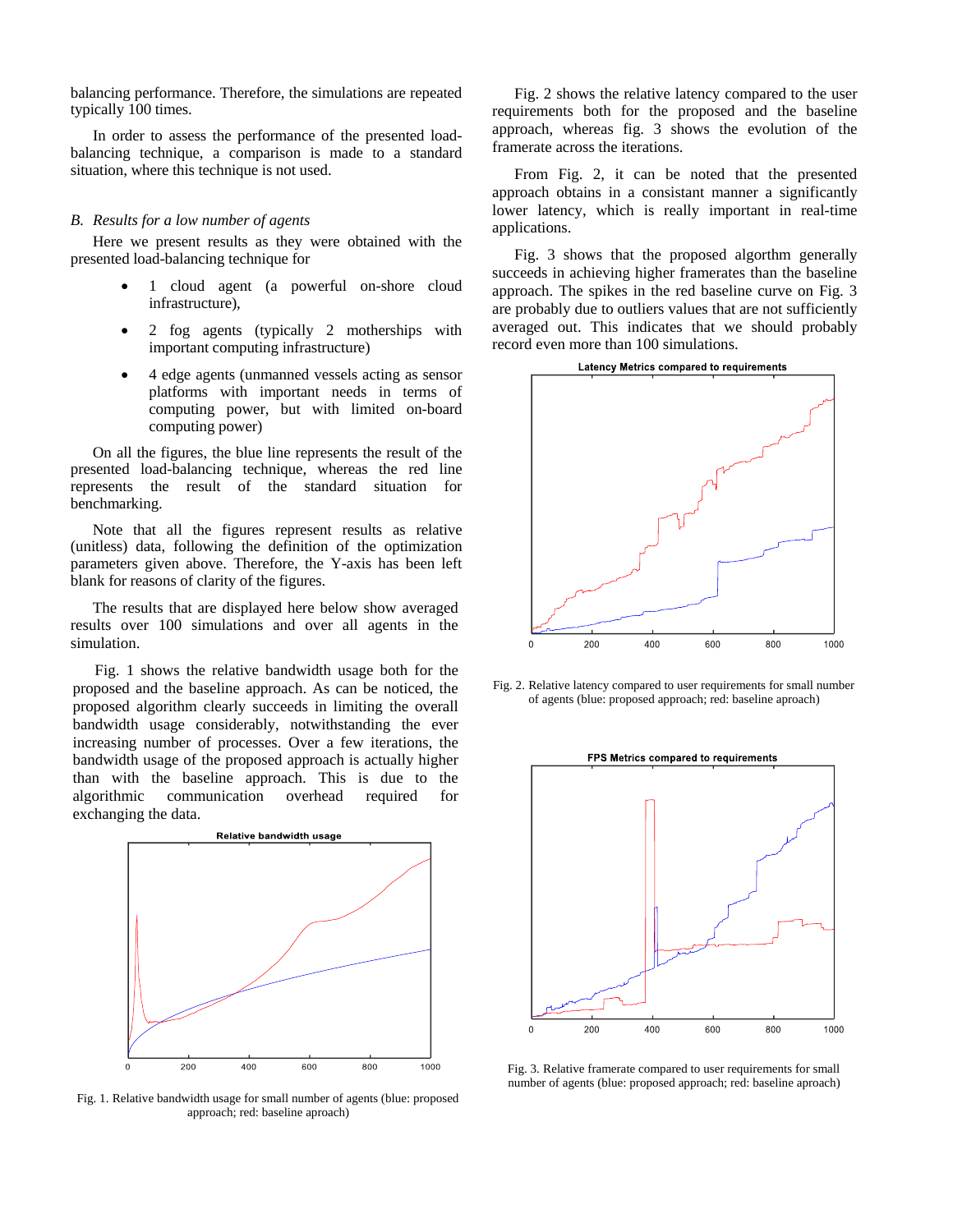The connection cost for the presented approach is lower than the baseline connection cost, as indicated by Fig. 4. However, it is also clear that the connection cost for the proposed approach follows a more or less linear model, whereas the baseline approach shows a more asymptotic behavior, which would mean that the proposed approach would probably be costlier at higher iterations. The reason for this behavior is still under investigation, but it is probably due to the fact that the connection cost is currently no factor in deciding whether to transfer a process (in step 01-02).



Fig. 4. Connection cost for small number of agents (blue: proposed approach; red: baseline aproach)

Fig. 5 compares the (averaged) relative load on the CPU, GPU, disk and memory. As it can be clearly noted, the proposed approach achieves better results in all cases, putting less cumulative strain on the computing hardware and still reaching a better performance in the end (as indicated by Fig. 3). However, it should be noted that for the GPU, the curves of the proposed and baseline approach are quite close to one another, indicating that the methodology doesn't really generate great benefits here. This is probably due to the fact that it is very difficult to model the scaling of the GPU load and performance (see discussion at line 10-12).



Fig. 5. Relative load on the CPU, GPU disk and memory for small number of agents (blue: proposed approach; red: baseline aproach)

## *C. Results for a high number of agents*

Here we present results as they were obtained with the presented load-balancing technique for

- 2 cloud agents (powerful on-shore cloud infrastructures)
- 5 fog agents (typically motherships with important computing infrastructure)
- 50 edge agents (unmanned vessels acting as sensor platforms with important needs in terms of computing power, but with limited on-board computing power)

Fig. 6 shows the same graphs as Fig. 1-4, but now for this much higher amount of agents. Compared to the previous results with a low number of agents, the relative bandwidth usage is now consistently lower with the proposed method, while also the latency is lower and the framerate is higher. The connection cost now shows for both instances an asymptotic behavior, with only a marginally lower cost for the proposed method.

The results of Fig. 6 show that the proposed methodology scales very well with the number of agents, as the three most important parameters (bandwidth usage, average relative latency and average relative framerate) are clearly better with the proposed approach. It may be noted that the relative bandwidth usage is significantly lower, while the connection cost changes only moderately. This implies that the algorithm does seem to favor more powerful, but also costlier, connection means.

In terms of processing time, that the simulation presented in section C with 57 agents is about 30 times slower than the one in section B with 7 agents, indicating that the order of the algorithm is around  $\frac{1}{2}O(n^2)$ .



Fig. 6. Top Left: Relative bandwidth usage; Top Right: Relative latency compared to user requirements; Bottom Left: Relative framerate compared to user requirements; Bottom Right: Connection cost. All results given for a high number of agents (blue: proposed approach; red: baseline aproach)